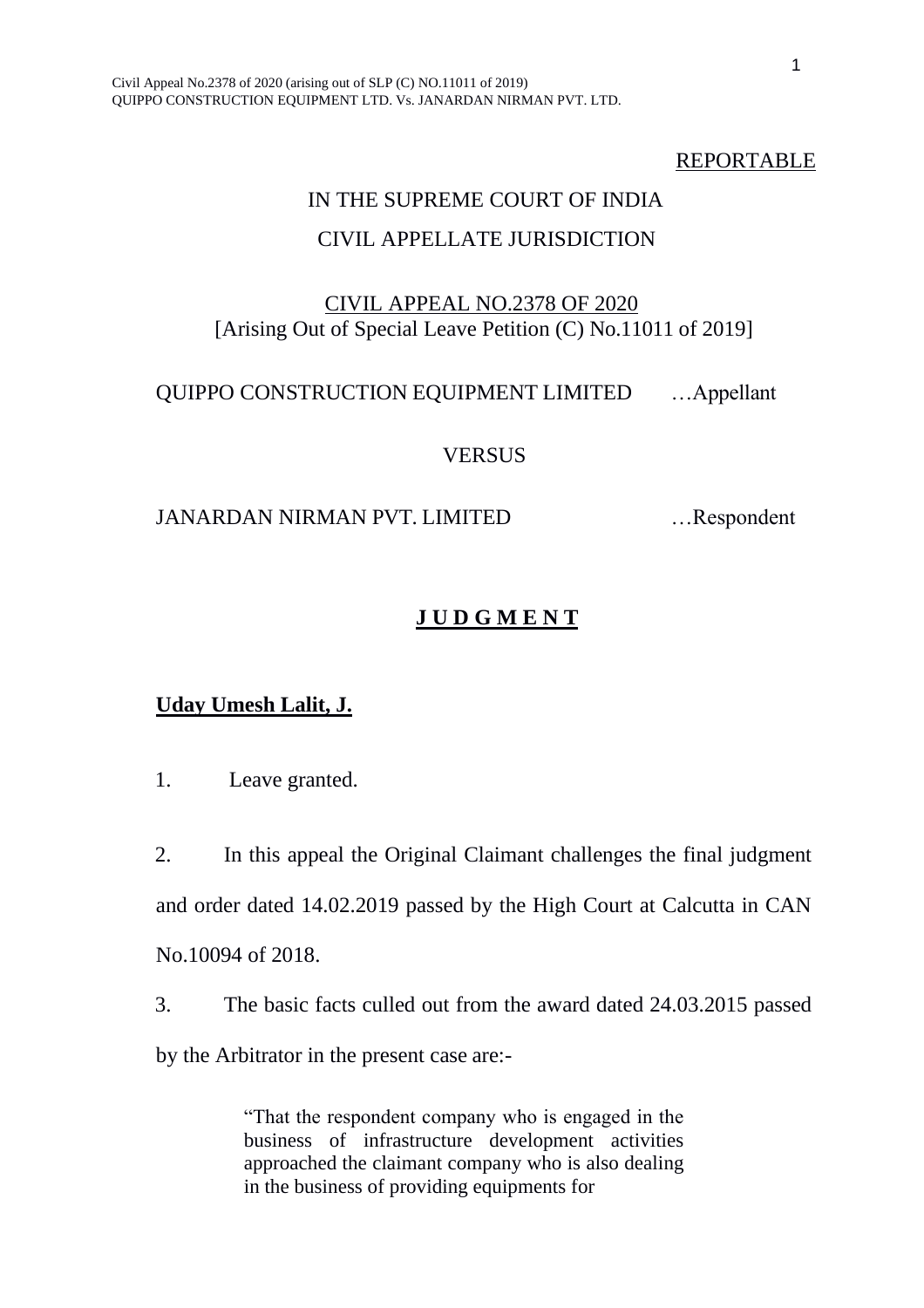infrastructure activities to provide on rent two Piing Rig HR-180 and (1) 300 CPM compressor (equipments) for carrying out the work as per the respondent's instructions. After deliberations and negotiations, an agreement dated 1.8.2010 was entered into between the parties in respect of the abovesaid construction equipments for its work site C/o Janardhan Nirman Pvt. Ltd. L & TECC site, NTPC BARH site, BARH, Distt. Patna, Bihar. Being satisfied with the equipment services provided by the claimant company, the respondent further approached the claimant company for taking on rent another one (1) Pilling Rig-MAIT HR 180 (equipment) for its same abovesaid work site, along with double set of crew/operator for each equipment for carrying out the works as per the respondent's instructions. After deliberations and negotiations, an agreement 2.10.2010 was entered into between the parties herein in respect of the abovesaid equipments. Thereafter, the respondent further entered into agreements dated 19.3.2011 and 14.4.2011 for taking on rent one (1) Pilling Rig HR 180 vide each of the said agreements for carrying out the work as per the respondent's instructions for its work site at C/o Janardhan Nirman Pvt. Ltd., SAIL, DSP, Durgapur, West Bengal and C/o Janardhan Nirman Pvt. Ltd., NH-34, Farakka-Dafkhola Road Project, Near Kaliachak, Distt. Malda, West Bengal, respectively."

4. In General Terms and Conditions appended to the aforesaid Agreements, resolution of disputes between the parties was provided for as under:-

4.1 The relevant clauses in respect of the agreement dated 01.08.2010 were to the following effect:-

## "24. **Governing Law Jurisdiction & Arbitration:**

The parties hereto agree that the courts and tribunals at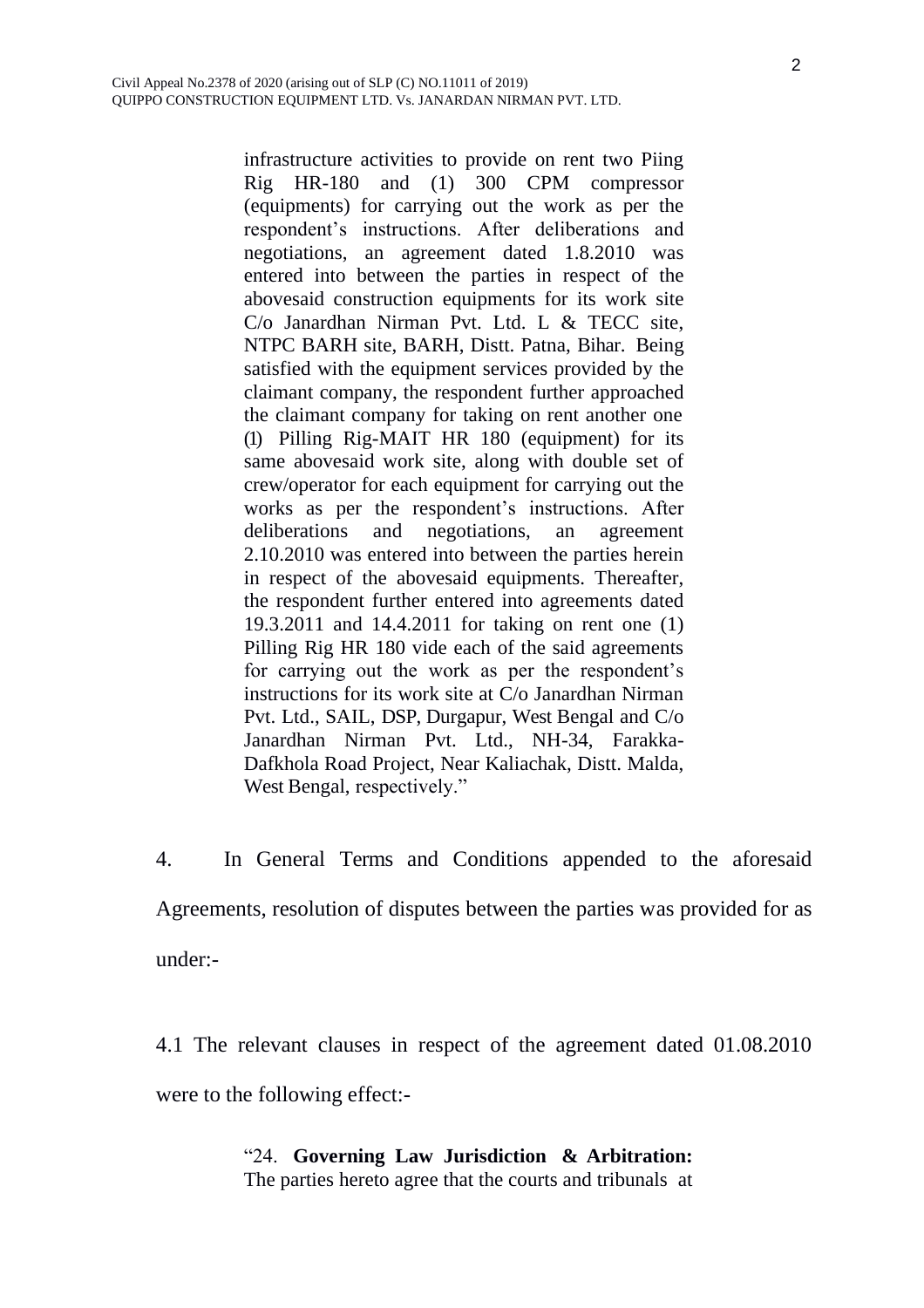New Delhi shall have the exclusive jurisdiction and shall be governed in accordance with the law in India.

24.1 **Arbitration:** In the event of any claim, dispute or difference arising out of or in connection with the interpretation or implementation of the agreement or out of or in connection with any breach, or alleged breach of the Agreement (hereinafter referred to as "the dispute") between the parties, the parties hereby agreed to refer such dispute to Arbitration under Construction Industry Arbitration Association (CIAA) Rules and Regulations save and except that on behalf of both the parties to the Agreement. The owners shall be entitled to select the sole Arbitrator out of the panel of CIAA. The proceedings shall be governed by the Arbitration and Conciliation Act, 1996 with any statutory modification thereto or re-enactment thereof. The venue for holding such arbitration proceedings would be New Delhi."

4.2 On the other hand, the relevant arbitration clause in the agreement

dated 14.04.2011 was to the following effect:-

#### "**24. Governing Law Jurisdiction & Arbitration:**

All and any dispute arising out of or in connection with this contract, including any question regarding its existence, validity or termination, shall be referred to and finally resolved by arbitration in Kolkata in accordance with the arbitration Rules of the Construction Industry Arbitration Council ("CIAC Arbitration Rules") for the time being in force at the commencement of the arbitration, which rules are deemed to be incorporated by reference in this Clause. The owner shall be entitled to select the sole Arbitrator out of the panel of CIAC. This agreement is governed by the laws of India and the parties hereto agree that only that courts and tribunals at Kolkata shall have the exclusive jurisdiction the dispute arise out of the terms of the Agreement or itsinterpretation.

The language of the arbitration shall be in English language. The provision shall survive the termination/expiry of this agreement."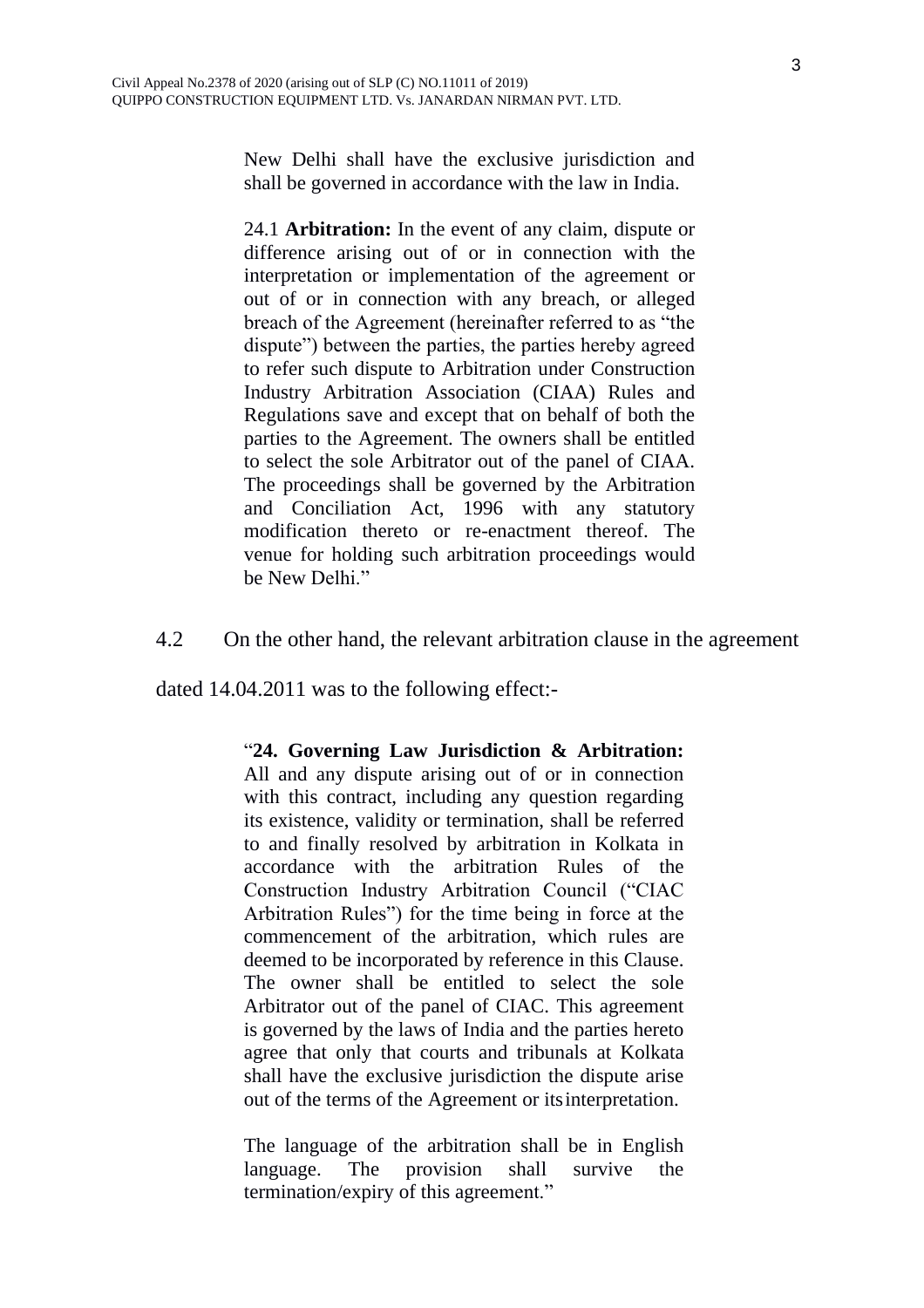5. In pursuance of the aforementioned agreements, construction equipments were provided by the appellant to the respondent at the respective sites as per instructions of the respondent. According to the terms and conditions of the agreements the respondent was to make payment within seven days from the date of submission of monthly bills failing which the respondent would be liable to pay interest for delayed period. Since the payments were not forthcoming, the appellant by its letter dated 21.01.2012 asked the respondent to pay the outstanding dues. In its response dated 01.02.2012 the respondent accepted that every Rig hired by it was as per the agreement. Since the payments were not forthcoming, by communication dated 02.03.2012 the appellant gave notice invoking arbitration. Relying on clauses 24 and 24.1 as stated above, it was stated that Shri L.C. Jain, President Consumer Forum (Retd.) was appointed as the Sole Arbitrator who would be conducting proceedings at New Delhi to adjudicate upon the dispute between the

parties. It was also stated:-

"You are requested to reply and join the arbitration proceedings within 14 days from the receipt of this notice and/or make payment of the entire outstanding, amount of Rs.78,78,533/- (Rupees Seventy Eight Lakhs Seventy Eight Thousand Five Hundred Thirty Three Only) with interest @ 18%p.a. to the outstanding amount."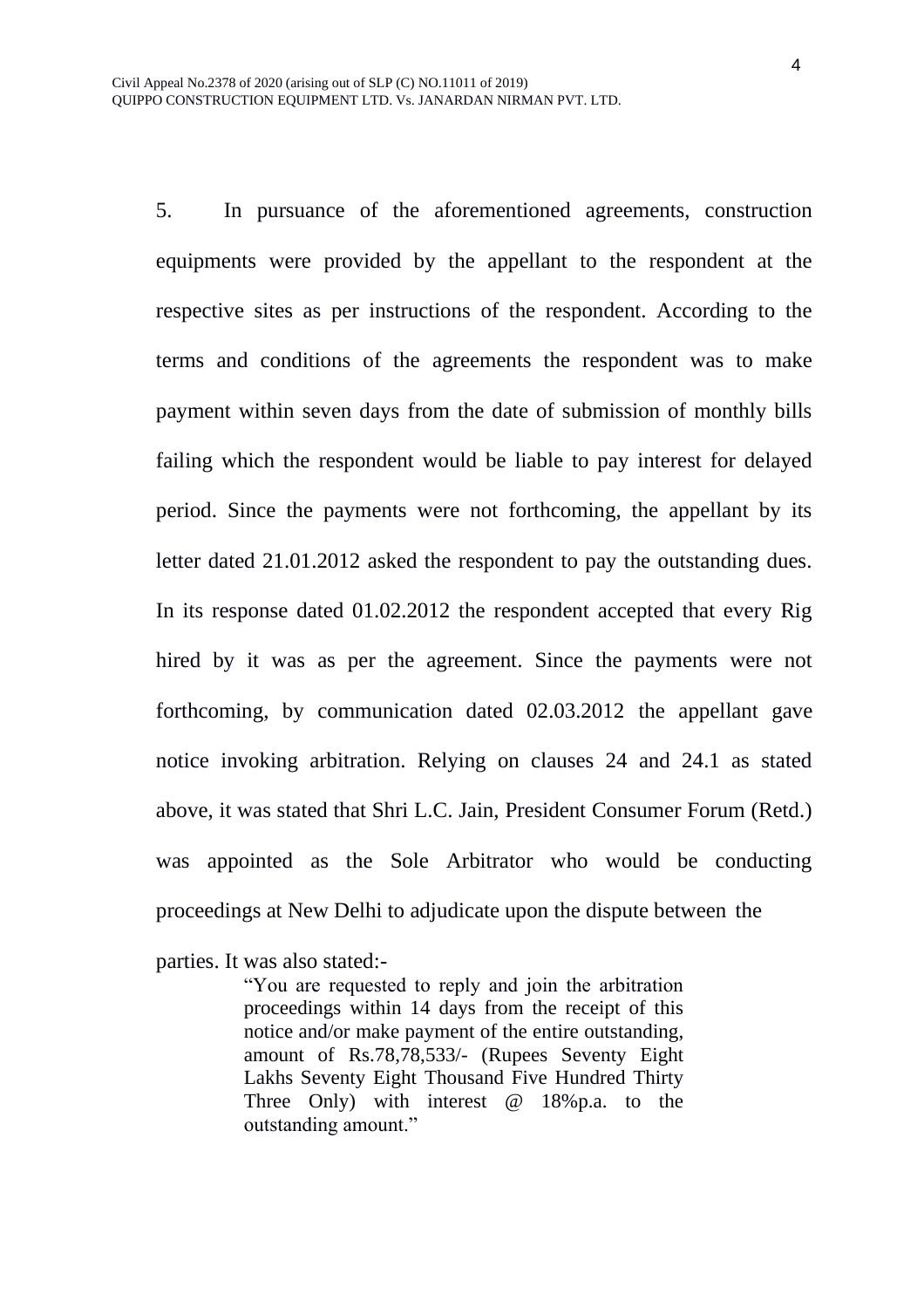A copy of this communication was marked to Construction Industry Arbitration Council ('CIAC', for short).

6. In its reply dated 15.03.2012 the respondent denied existence of any agreement between the parties. It, however, did not take any steps to participate in the arbitration. On the other hand, the respondent filed Title Suit No.189 of 2012 in the Court of Civil Judge, Junior Division, Second Court at Sealdah, praying that the agreements be declared null and void and for permanent injunction restraining the appellant from relying on the arbitration clauses contained in the agreements. At the interim stage, a restraint order was passed by the Trial Court as a result of which the proceedings before the Arbitrator were stayed. An application under Sections 5 and 8 of the Arbitration and Conciliation Act, 1996 (for short "the Act") was filed by the appellant submitting that the dispute between the parties be referred to arbitration.

7. While accepting the application moved on behalf of the appellant the Trial Court in its Order dated 26.5.2014 observed:- "The defendant has already stated that there are

agreements between the parties containing arbitration clause. They referred the matter to arbitration in terms of the said arbitration clause to resolve payment related dispute. In support of their contention, the defendant produced a series of original agreements, signed by both parties. I fail to understand why the plaintiff signed in a series of documents, which they claim to be nonexisting. As stated earlier, the plaintiff failed to give any explanation regarding falsity and forgery committed by the defendant in executing the said agreements. On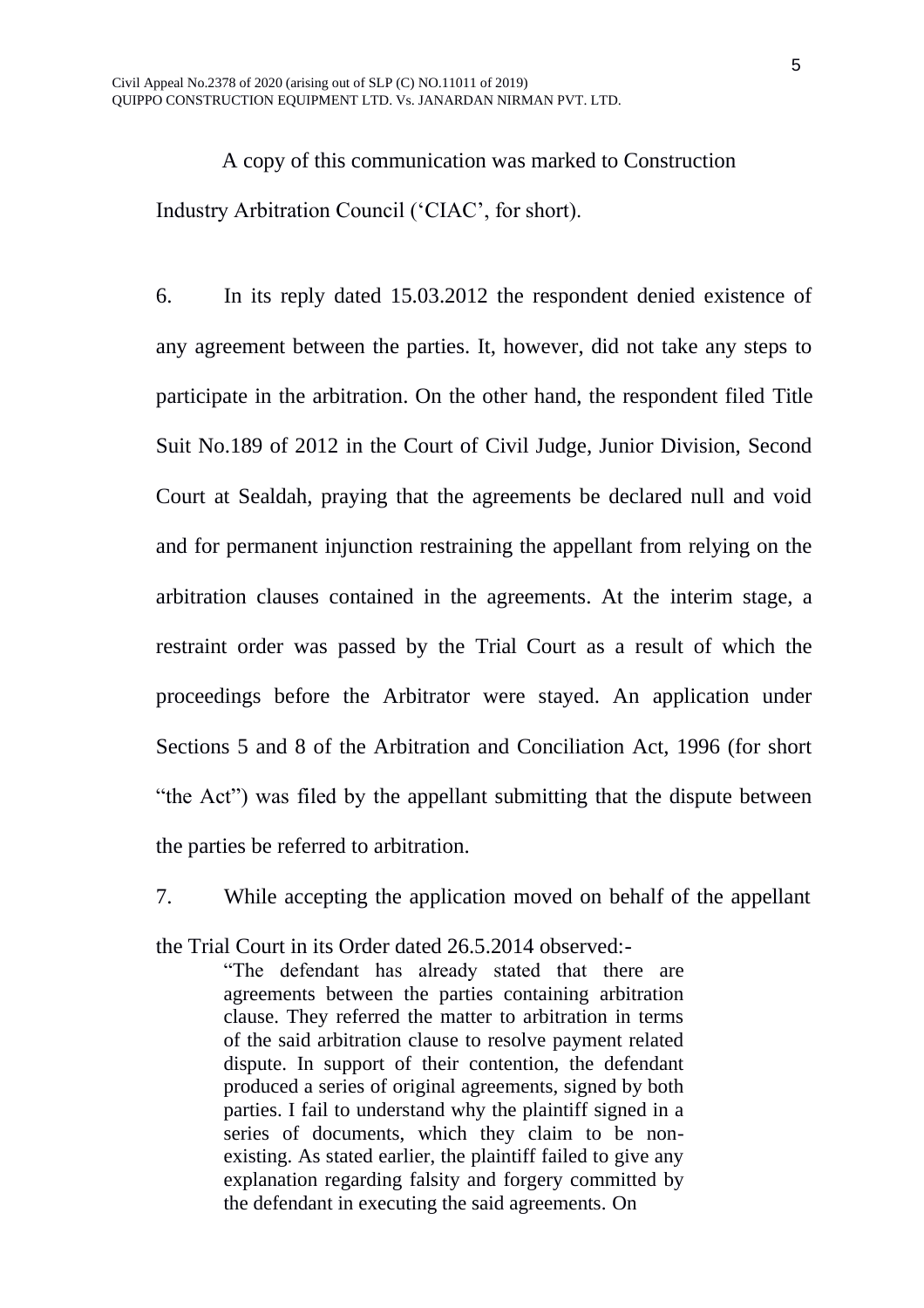perusal of the agreements, it transpires that all the agreements contain payment and usage terms in detail. The agreements also contain arbitration clause i.e. with regard to any claim and any dispute regarding implementation, execution and interpretation or breach of the agreements between the parties.

Therefore, the dispute between the parties regarding payments is within the scope of arbitration clause. The defendants are justified in referring the matter to arbitration. Rather the plaintiff filed this suit even after having knowledge of arbitration proceeding. ……

All the disputes between the parties being the matters covered by arbitration clause are to be adjudicated by the arbitrator. Therefore, this court has no jurisdiction to hear and try this suit."

The application preferred by the appellant was thus allowed and the plaint was directed to be returned.

8. The respondent filed Miscellaneous Appeal No.57 of 2014 in the Court of Additional District Judge, Second Court, Sealdah, challenging said order dated 26.05.2014. Pending appeal, interim relief was prayed for by the respondent and repeated adjournments on that count were sought by the respondent before the Arbitrator. The Arbitrator granted accommodation to the respondent on some occasions but as no interim order was passed by the appellate court, the proceedings before the Arbitrator continued. By ex-parte award dated 24.03.2015, the Arbitrator accepted the claim preferred by the appellant. The award was a common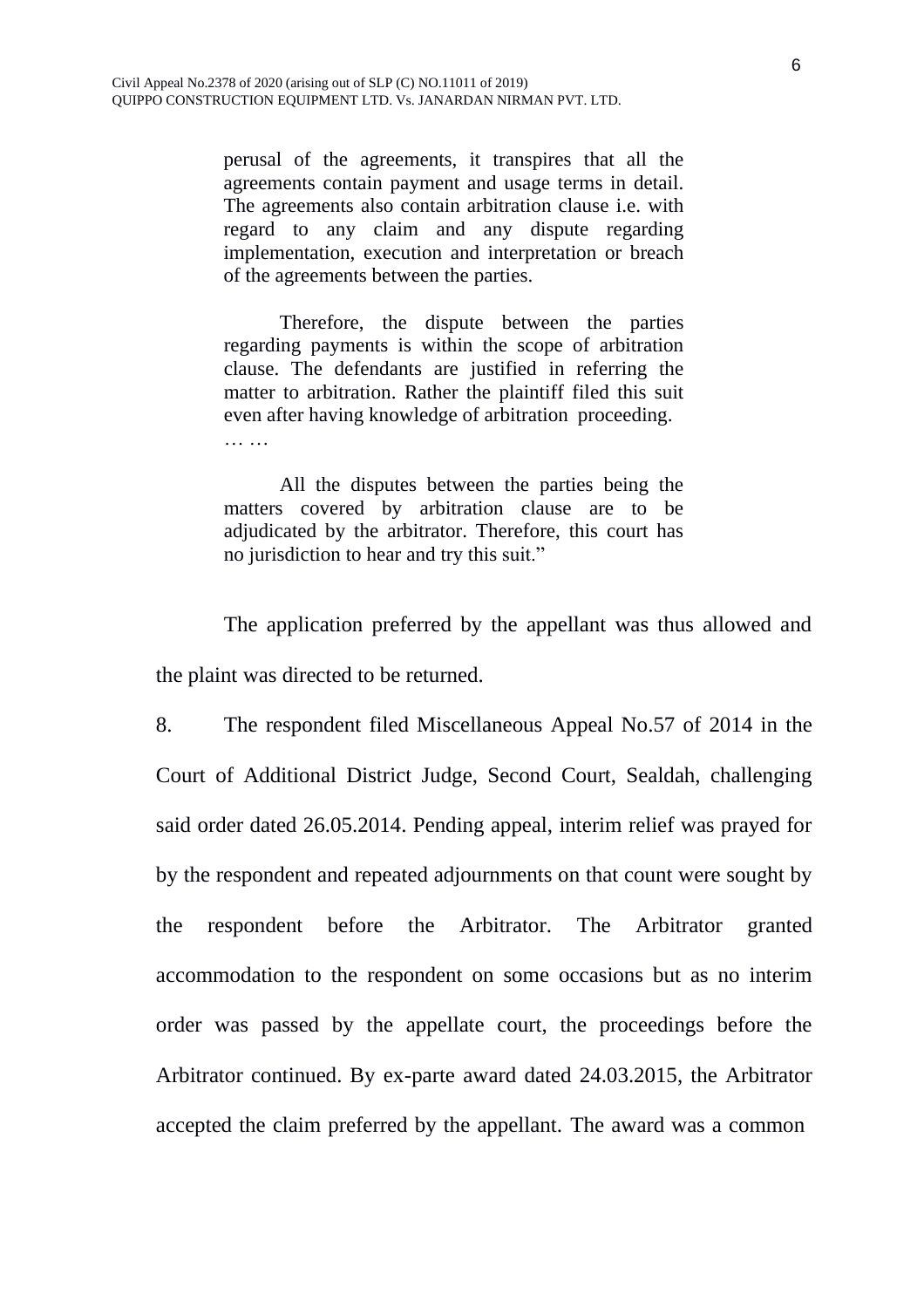award covering claims in respect of all the four agreements. The award

observed:-

"The claimant company approached the Construction Industry Arbitration Council (CIAC), the institutional body set up for this purpose, for appointment of an arbitrator as per provisions of the agreement entered between the claimant company and respondents to resolve the dispute that arose in between the claimant company and the respondents. To resolve the dispute in between the parties, the CIAC assigned this matter to me (L.C. Jain) as sole arbitrator. Notice of reference sent by the claimant company is dated 02.03.2012 and thereafter the arbitrator was appointed and file was put up before the sole arbitrator who fixed the date for appearance of parties.

#### … …

The respondent was provided ample opportunities and time to settle the account but the respondent failed to settle the account and ultimately the claimant issued notice dated 02.03.2012 invoking the arbitration clause of the abovesaid agreements in order to settle the dispute with the respondent in accordance to the provisions of CIAC manual and requested to CIAC for referring the matter to arbitration and accordingly the matter has been referred to arbitration. CIAC issued notice dated 30.05.2012 to the respondents and asked for appearance and filing of reply/written statement on 04.07.2012.

… … …

On receipt of the notice by the respondent, the respondent wrote to CIAC that an appeal has been filed before the Ld. Additional District Judge, at Sealdah, Kolkata against the order of the Ld. Civil Judge and the matter may be adjourned and accordingly the matter was adjourned and intimation was sent to the respondents. The respondent was also informed that without obtaining a stay order from the court of Ld. Additional District Judge, at Sealdah, Kolkata, the proceedings will not be adjourned but the respondents have not filed any stay order with CIAC in the arbitration proceedings in this matter. For not putting appearance or by not filing the reply/written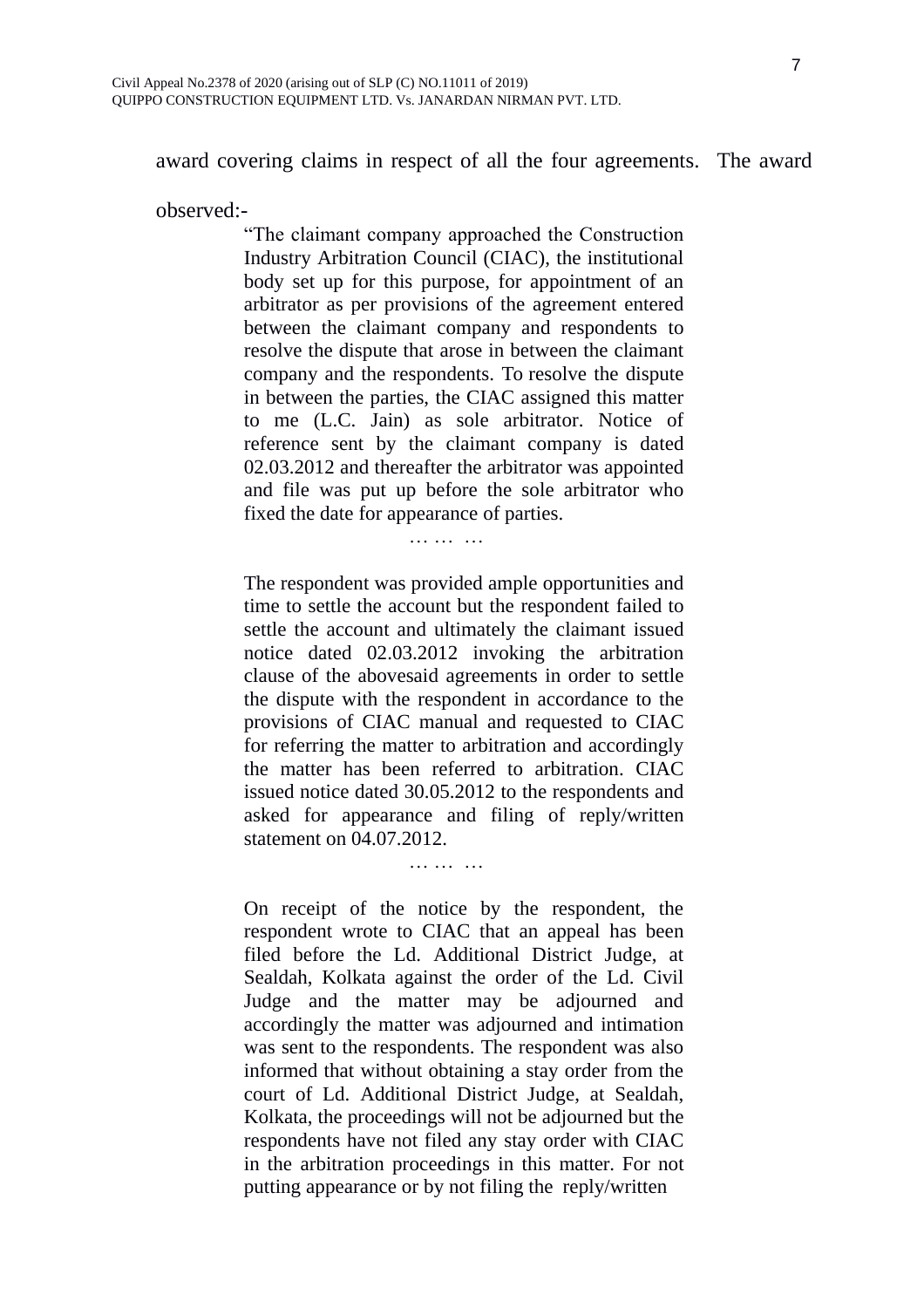statement, the respondent was proceeded ex-parte and intimation of the same was sent to respondent by CIAC. In fact, CIAC sent copy of all proceedings (orders) of each date to the respondent but the respondent every time on receipt of intimation from CIAC continued to send the request for adjournment of the proceedings before the Sole Arbitrator through CIAC and has never filed any copy of the stay order, if any passed by the Ld. Additional District Judge, at Sealdah, Kolkata, nor filed any reply/written statement or objections for consideration of the Sole Arbitrator.

… … …

The respondent has taken the plea before the Ld. Civil Judge that the agreements as mentioned above have not been entered by him and all the documents are forged and fabricated and the Ld. Civil Judge in his order in the Civil Suit No.189 of 2012 has considered these pleas of the respondent and after due consideration of these pleas, directed the respondent to join the arbitration proceedings. … …

Thus the claimant is entitled to receive from the respondent an amount of :-

- i) Rs.78,78,533/- (Rupees Seventy Eight Lacs Seventy Eight Thousand Five Hundred Thirty Three only) i.e. claim amount.
- ii) Interest @ 11% per annum on the amount of Rs.78,78,533/- (Rupees Seventy Eight Lacs Seventy Eight Thousand Five Hundred Thirty Three only) as pendente lite interest from 2.3.2012 i.e. from date of reference invoking arbitration till the date of award i.e. 24.03.2015;
- iii) Interest @ 11% per annum from the date of award i.e. from 25.03.2015 till realisation;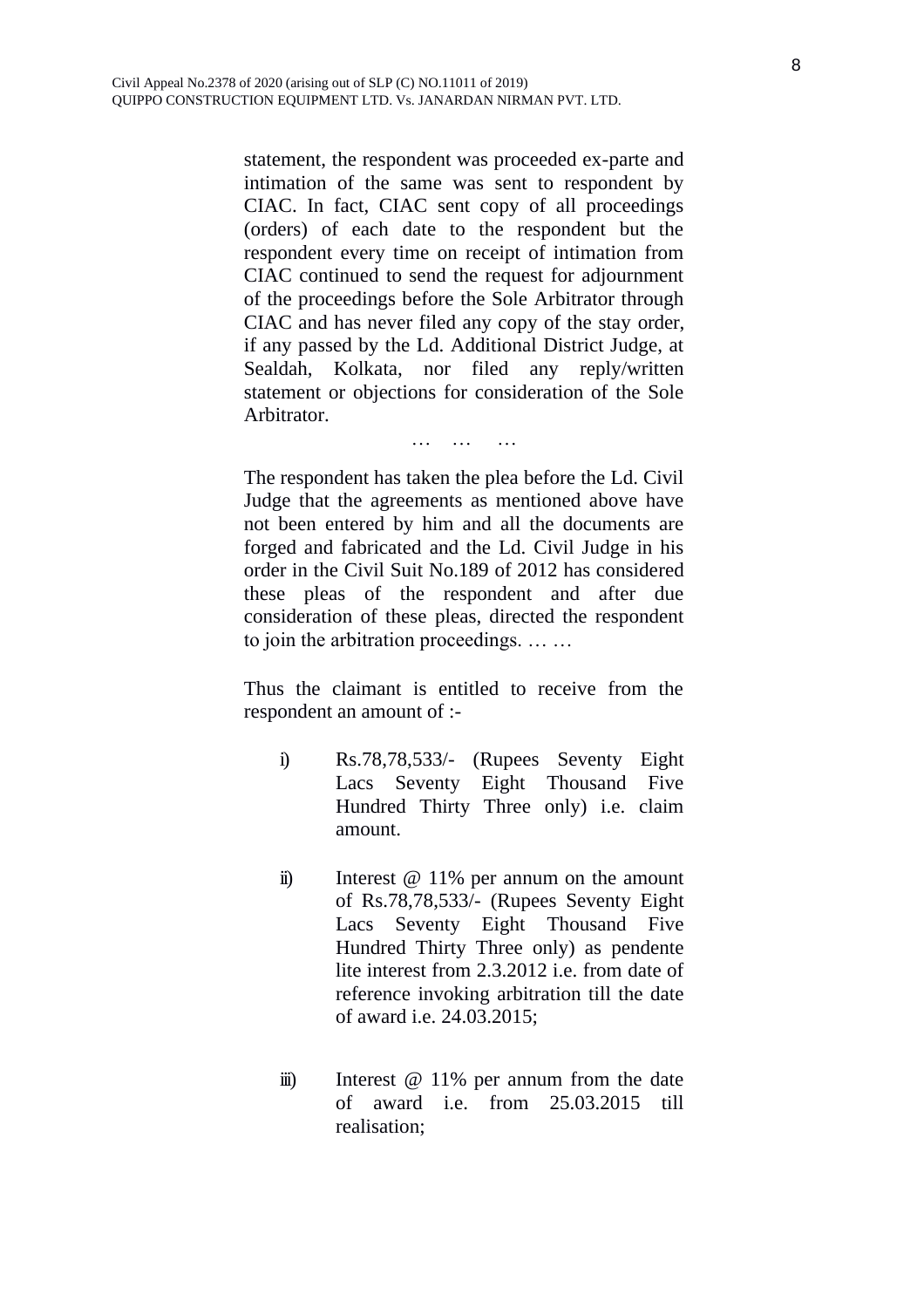iv) The claimant has deposited with CIAC the cost of arbitration i.e. arbitration fee and allied charges pertaining to the portion of respondent amounting to Rs.1,47,072/- (Rupees One Lac Forty Seven Thousand Seventy Two only) and the claimant is entitled to receive the same from the respondent.

Claimant has been directed to deposit stamp paper worth Rs.12,000/- with CIAC for pronouncing the award and the claimant accordingly filed the stamp paper worth Rs.12,000/- with CIAC and the award has been pronounced. The award has been filed with CIAC."

Soon after the award, OMP No. 449 of 2015 was filed by the appellant in the High Court of Delhi seeking relief under Section 9 of the Act post the passing of the award.

9. The respondent being aggrieved filed a petition under Section 34 of the Act before the High Court at Calcutta being AP No.1141 of 2015, which was dismissed by the High court on 17.07.2015 after observing that it was not clear from the cause title how the petition could have been filed in the High Court.

10. Thereafter a petition under Section 34 of the Act was filed by the respondent being Miscellaneous Case No.298 of 2015 in the Court of District Judge, Alipore. The respondent reiterated its case about nonexistence of any agreement. It also stated, *inter alia,* that the venue of arbitration in terms of the agreement dated 14.04.2011 was at Kolkata.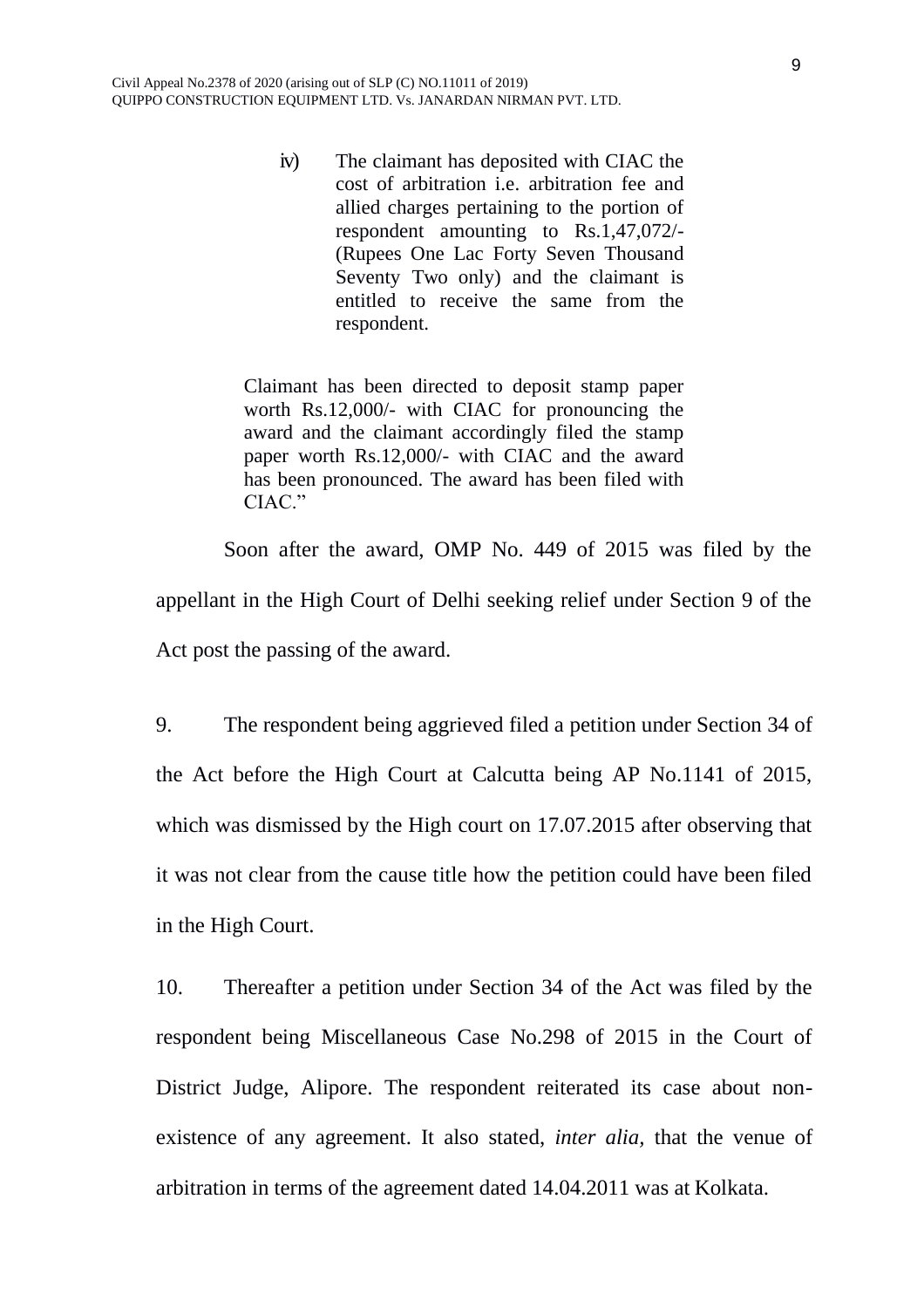11. On 20.02.2016 the Appellate Court dismissed Miscellaneous Appeal No.57 of 2014 as not being maintainable.

12. On 06.01.2007, OMP No. 449 of 2015 was rejected by the High Court of Delhi, *inter alia,* on the ground that no *prime facie* case was made out by the appellant. It was, however observed that the dismissal would not have any bearing on the decision that may be rendered in the pending petition under Section 34 of the Act before the Court atAlipore.

13. Being aggrieved by the order dated 20.02.2016, the respondent filed Revision Petitions being CO Nos.1320 and 1322 of 2016 in the High Court at Calcutta, which by its order dated 28.03.2017 dismissed said Revision Petitions as not being maintainable but reserved rights of the respondent to agitate all the issues within the ambit of Section 34 of the Act, in the proceedings pending before the Court at Alipore. Special Leave Petition (Civil) Nos.25279-25280 of 2017 arising therefrom were dismissed by this Court on 06.10.2017.

14. The petition filed by the respondent under Section 34 of the Act, viz. Miscellaneous Case No.298 of 2015 was, thereafter, dismissed by the Court at Alipore on 13.08.2018 with following observations:-

> "After perusal of the case record I find that there was an arbitration clause in the agreement and the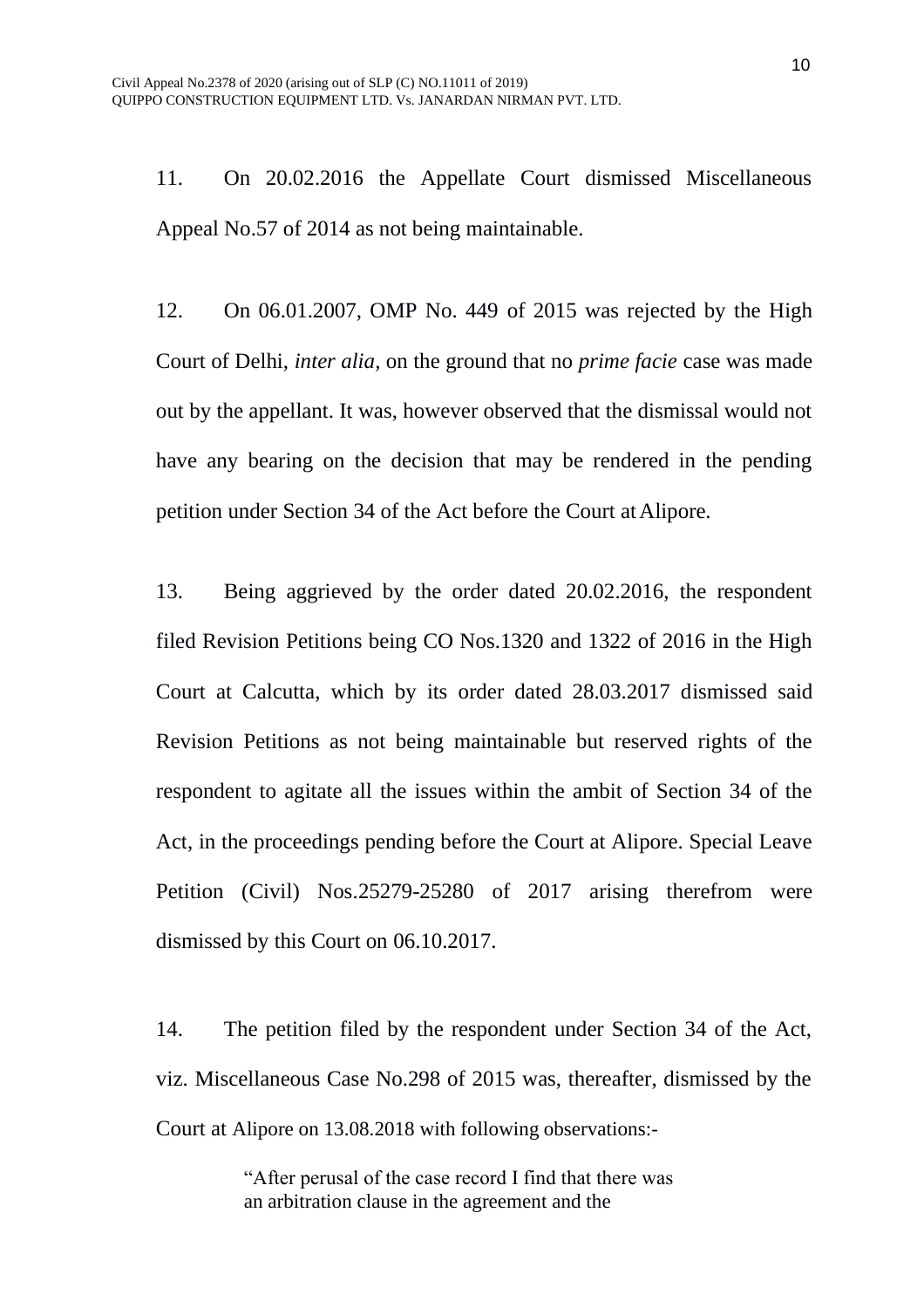Arbitrator was appointed at New Delhi and the Ld. Arbitrator has passed the award in favour of the opposite parties. The question of jurisdiction of Section 34 has been raised. There are several case laws as cited by the Ld. Lawyer for the opposite parties. From the said case laws it is found that the jurisdiction of Section 34 is where the arbitration award was passed or in the place where the seat of arbitration was agreed by the parties. In the recent case laws reported in 20[1](#page-10-0)7 SCC Online SC 442<sup>1</sup>, I find that the jurisdiction is exclusively in that place where the arbitration was done. Ld. Lawyer, for the petitioner referred the agreement in between the parties stating that there is a Clause of arbitration at Kolkata but in reply the Ld. Lawyer for the opposite parties stated that there are several agreements and the place of arbitration is mentioned in other agreements is at Delhi and accordingly the arbitration has made at New Delhi and this Court has no jurisdiction to entertain of this Misc. Case U/s 34 of the Act and only Courts at Delhi have the jurisdiction to entertain the same.

Accordingly, after careful scrutiny of the case record as well as the observation of the Hon'ble Apex Court I find that the arbitration award was passed at New Delhi and accordingly the Court of New Delhi has the jurisdiction to entertain the application u/s 34 of the Arbitration and Conciliation Act. This Court has no jurisdiction. So, the present case is bad for want of jurisdiction."

15. The respondent initially challenged the Order dated 13.08.2018 by filing Revision Petition (C.O. No.3400 of 2018) which was dismissed as not being maintainable by the High Court at Calcutta on the ground that a remedy of filing a petition under Section 37 of the Act was available. The respondent thereafter filed appropriate petition being CAN No.10094 of

<span id="page-10-0"></span><sup>1</sup> Indus Mobile Distribution Pvt. Ltd. vs. Datavind Innovations Pvt. Ltd.: (2017) 7 SCC 678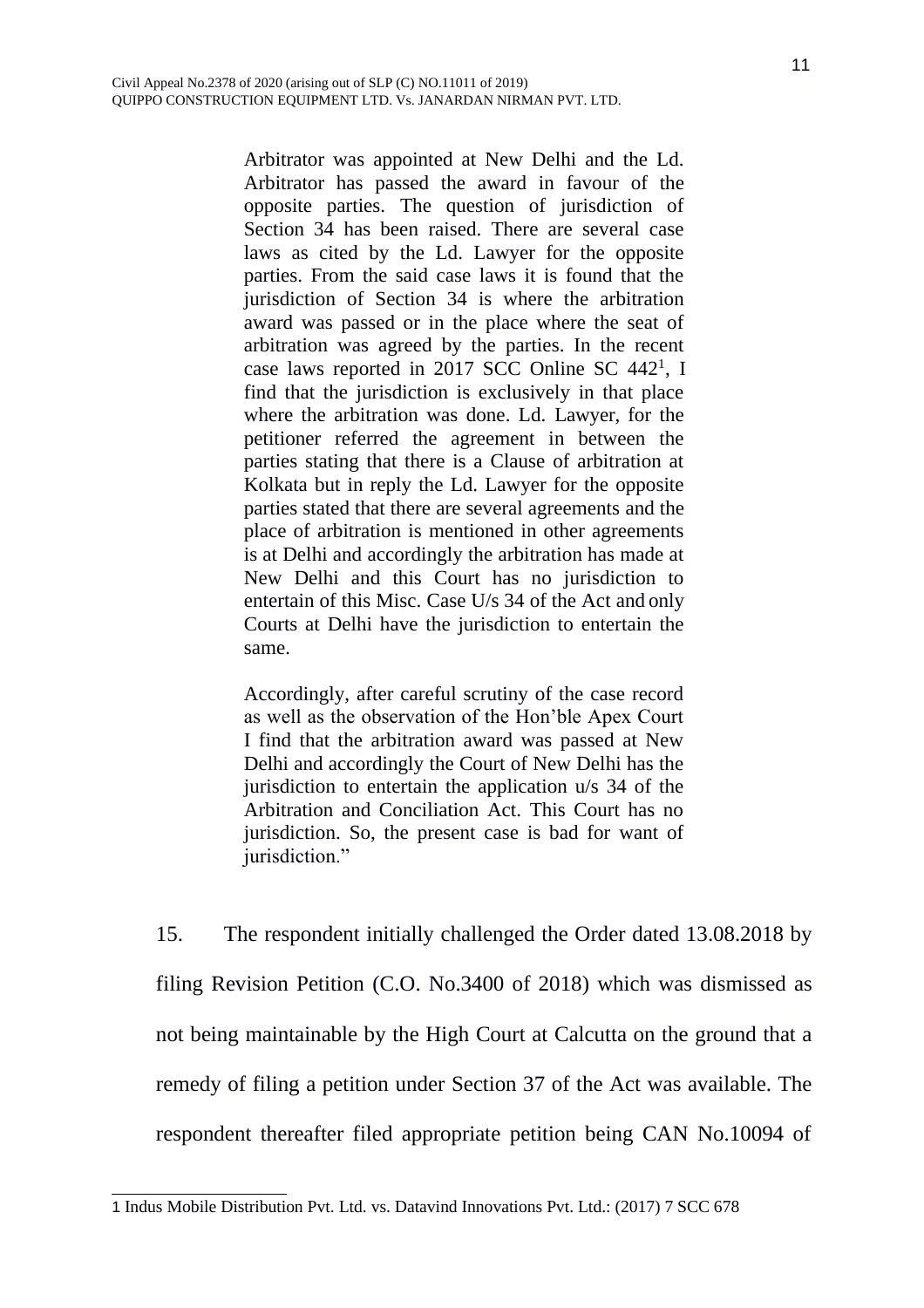2018 which was allowed by the High Court at Calcutta vide judgement

dated 14.02.2019 with the following observations:-

"Accordingly, since it is evident from the cause title itself that the respondent herein was otherwise amenable to the jurisdiction of the Alipore court, the order impugned dated August 13, 2018 is set aside and Misc. Case No.298 of 2015 (R.No.385 of 2015) is restored to the board of the Additional District Judge, 16<sup>th</sup> Court at Alipore."

Said Judgment of the High Court is presently under challenge.

- 16. In the circumstances, it is clear that:-
	- (i) Though each of the four agreements provided for arbitration, the award rendered by the Arbitrator was a common award; and
	- (ii) In one of the agreements the venue was stated to be Kolkata and yet the proceedings were conducted at Delhi;

However, at no stage, the aforesaid objections were raised by the respondent before the Arbitrator and the respondent let the arbitral proceedings conclude and culminate in an ex-parte award. Therefore, the question that arises is whether the respondent could be said to have waived the right to raise any of the aforesaid objections.

17. We heard Mr. Ritin Rai, learned Senior Advocate for the appellant and Mr. Kuriakose Varghese, learned Advocate for the respondent.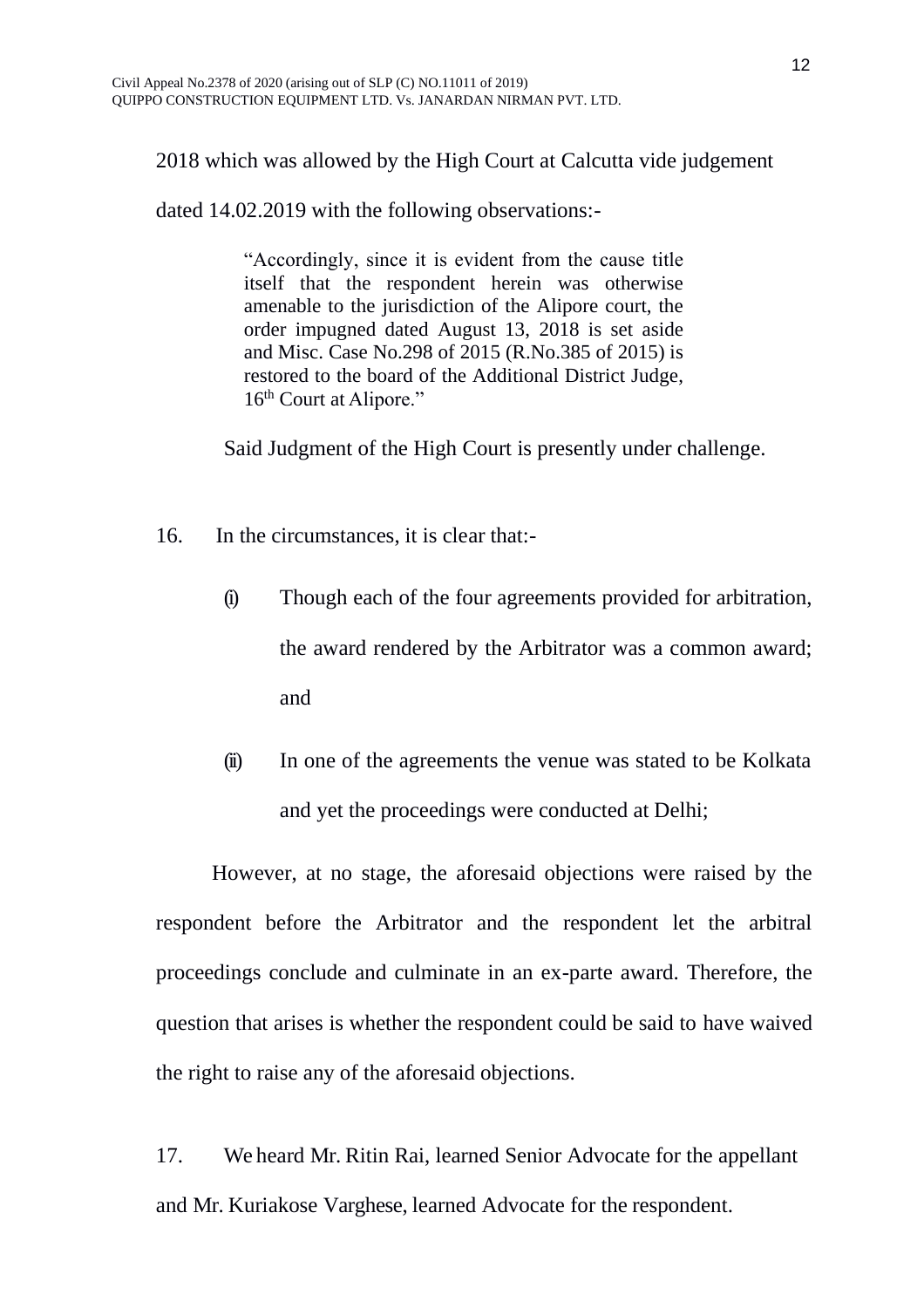18. Mr. Ritin Rai, learned Senior Advocate submitted that all the while the respondent was denying the existence of the agreements between the parties; that after seeing the agreements in original the Civil Court had accepted the application preferred by the appellant under Sections 5 and 8 of the Act; that the decision rendered by the Civil Court attained finality with the dismissal of Special Leave Petition by this Court; that the respondent chose not to participate in the arbitration proceedings; and that it was only at the stage of preferring petition under Section 34 of the Act that a submission was raised about the venue of arbitration. It was submitted that having chosen not to raise any objection on the issue of jurisdiction or competence of the Arbitrator to go ahead with the matter pertaining to issue covered by arbitration, the respondent must be taken to have waived any such objection. It was submitted that, in any case, the Arbitrator was appointed through Construction Industry Arbitration Association ('CIAA', for short) which was also the modality under the agreement dated 14.04.2011.

In response, it was submitted by Mr. Varghese, learned Advocate that every arbitration agreement had to be considered independently and if an agreement specified the venue to be at Kolkata, the party autonomy in that behalf ought to be respected. Reliance was placed on the decision of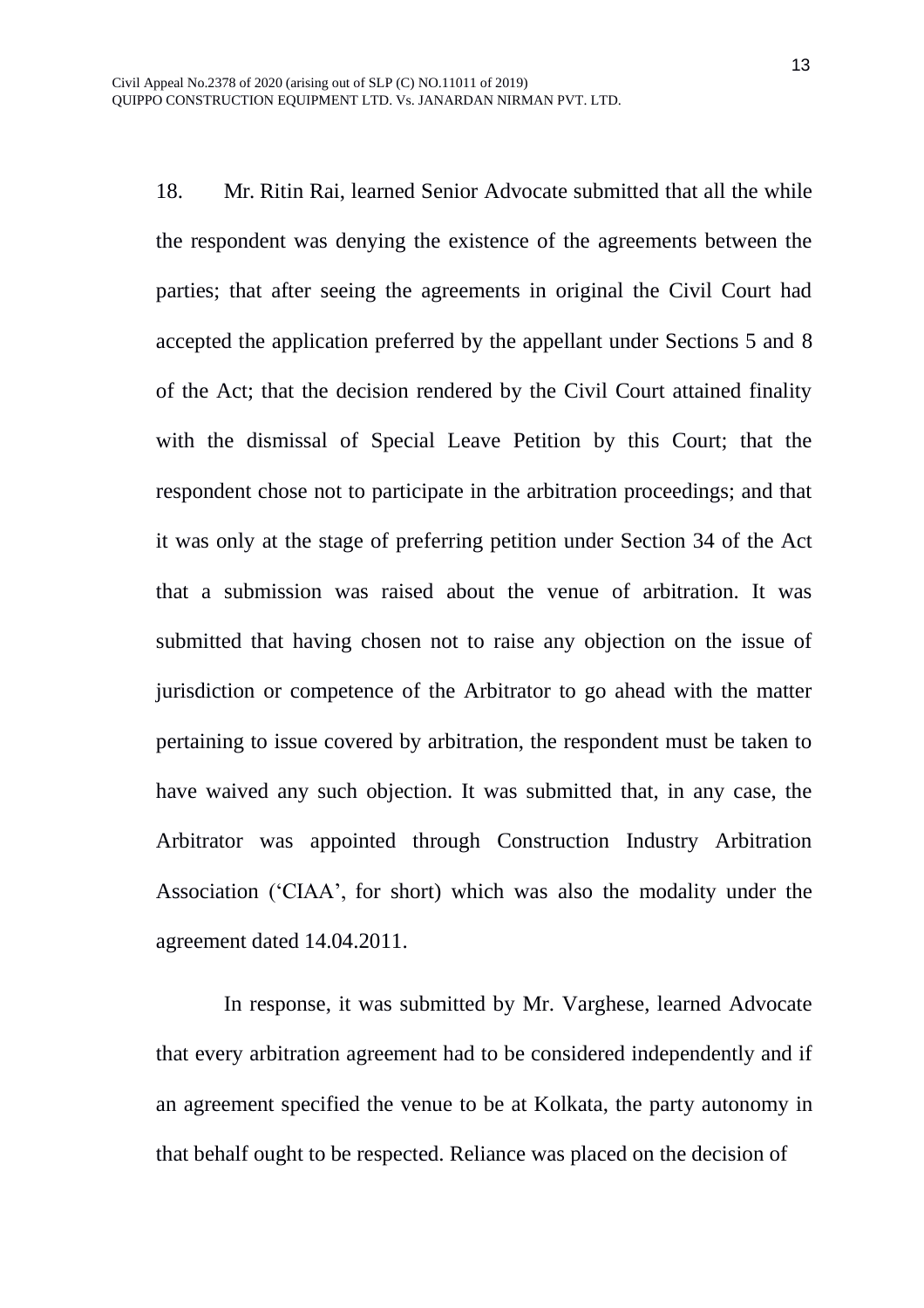this Court in *Duro Felguera, S.A. vs. Gangavaram Port Limited[2](#page-13-0)* , where there were six arbitral agreements and each one of them was subject matter of independent reference to arbitration.

19. Before we deal with the nature of controversy, we may extract

relevant provisions namely Sections 4, 16 and 20 of the Act.:-

**"4. Waiver of right to object.-** A party who knows that-

- a) Any provision of this Part from which the parties may derogate, or
- b) Any requirement under the arbitration agreement,

Has not been complied with and yet proceeds with the arbitration without stating his objection to such non-compliance without undue delay or, if a time limit is provided for stating that objection, within that period of time, shall be deemed to have waived his right to so object.

… … …

### **16. Competence of arbitral tribunal to rule on its jurisdiction.-**

(1) The arbitral tribunal may rule on its own jurisdiction, including ruling on any objections with respect to the existence or validity of the arbitration agreement, and for that purpose, -

<span id="page-13-0"></span>**a)** An arbitration clause which forms part of a contract shall be treated as an agreement independent of the other terms of the contract; and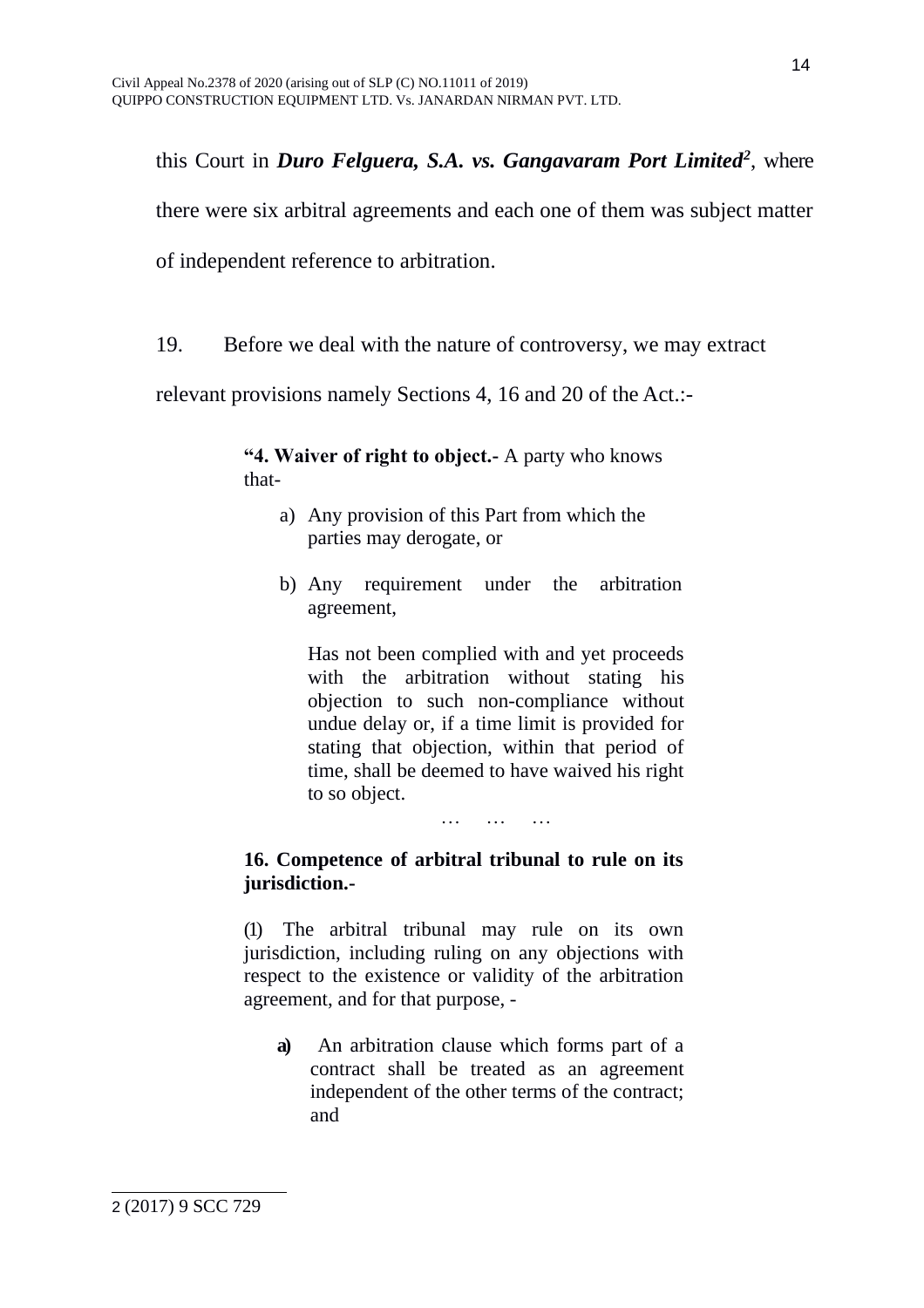**b)** A decision by the arbitral tribunal that the contract is null and void shall not entail *ipso jure* the invalidity of the arbitration clause.

(2) A plea that the arbitral tribunal does not have jurisdiction shall be raised not later than the submission of the statement of defence; however, a party shall not be precluded from raising such a plea merely because that he has appointed, or participated in the appointment of, an arbitrator.

(3) A plea that the arbitral tribunal is exceeding the scope of its authority shall be raised as soon as the matter alleged to be beyond the scope of its authority is raised during the arbitral proceedings.

(4) The arbitral tribunal may, in either of the cases referred to in sub-section (2) or sub-section (3), admit a later plea if it considers the delay justified.

(5) The arbitral tribunal shall decide on a plea referred to in sub-section (2) or sub-section (3) and, where the arbitral tribunal takes a decision rejecting the plea, continue with the arbitral proceedings and make an arbitral award.

(6) A party aggrieved by such an arbitral award may make an application for setting aside such an arbitral award in accordance with section 34.

… … …

**20. Place of arbitration. -** (1) The parties are free to agree on the place of arbitration.

(2) Failing any agreement referred to in sub-section (1), the place of arbitration shall be determined by the arbitral tribunal having regard to the circumstances of the case, including the convenience of the parties.

(3) Notwithstanding sub-section (1) or sub-section (2), the arbitral tribunal may, unless otherwise agreed by the parties, meet at any place it considers appropriate for consultation among its members, for hearing witnesses, experts or the parties, or for inspection of documents, goods or other property."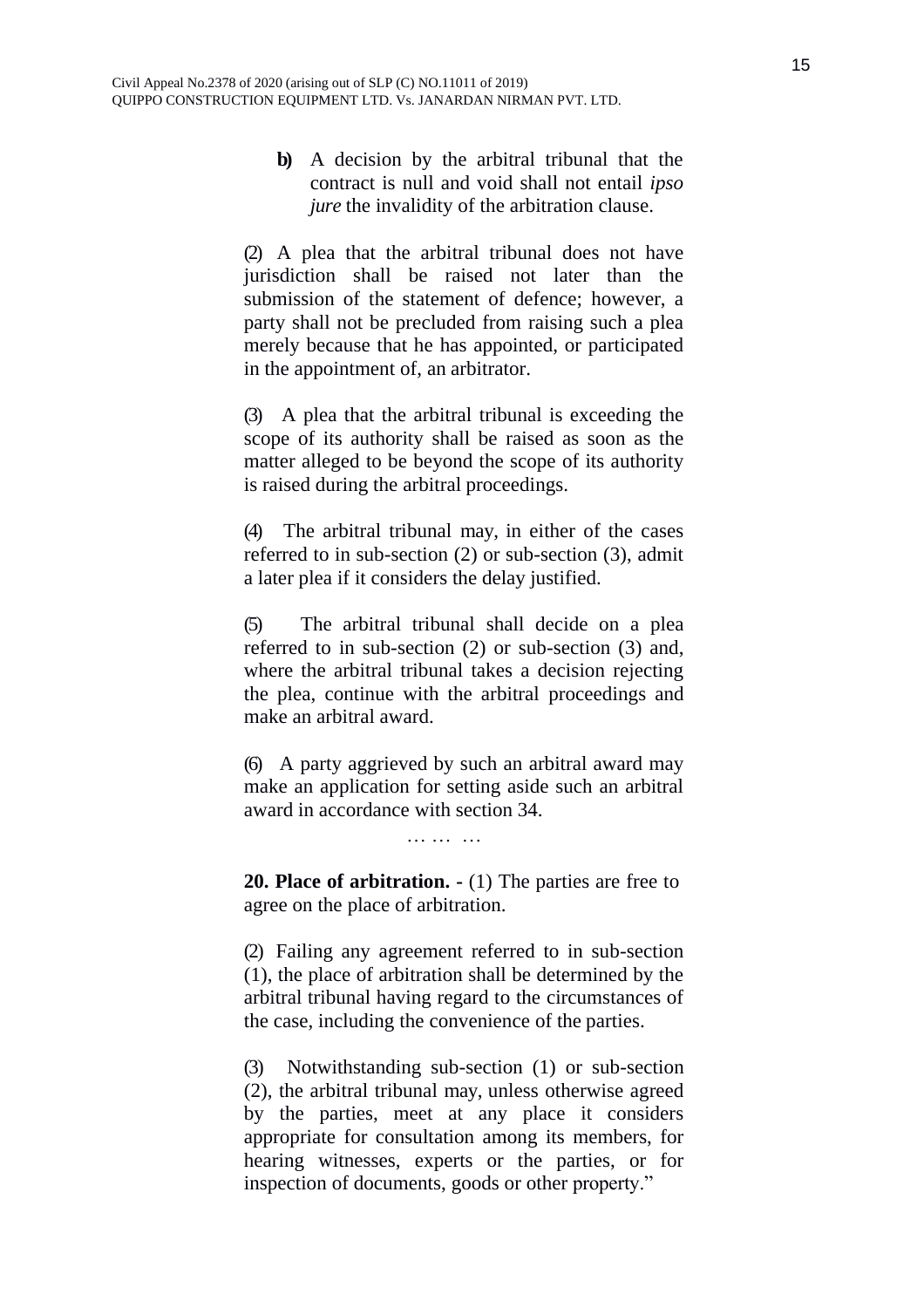20. While dealing with a case where instead of an odd number of Arbitrators, as is contemplated under Section 10 of the Act, the parties had agreed to arbitration of two Arbitrators and where objection in that behalf was not taken before the Arbitrators, a three Judge Bench of this Court in *Narayan Prasad Lohia vs. Nikunj Kumar Lohia and others[3](#page-15-0)* considered the amplitude and applicability of Section 4 of the Act. The relevant paragraphs of the decision are:-

> **"5.** On 22-12-1997 the 1st respondent filed an application in the Calcutta High Court for setting aside the award dated 6-10-1996. On 17-1-1998 the 2nd respondent filed an application for setting aside this award. One of the grounds, in both these applications, was that the arbitration was by two arbitrators whereas under the Arbitration and Conciliation Act, 1996 (hereinafter called "the said Act") there cannot be an even number of arbitrators. It was contended that an arbitration by two arbitrators was against the statutory provision of the said Act and therefore void and invalid. It was contended that consequently the award was unenforceable and not binding on the parties. These contentions found favour with a Single Judge of the Calcutta High Court who set aside the award on 17-11-1998. On 18-5- 2000 the appeal was also dismissed. Hence this appeal to this Court.

> > … … …

<span id="page-15-0"></span>**8.** Mr Venugopal submits that Section 10 of the said Act is a mandatory provision which cannot be derogated. He points out that even though the parties are free to determine the number of arbitrators such number cannot be an even number. He submits that any agreement which permits the parties to appoint an even number of arbitrators would be contrary to this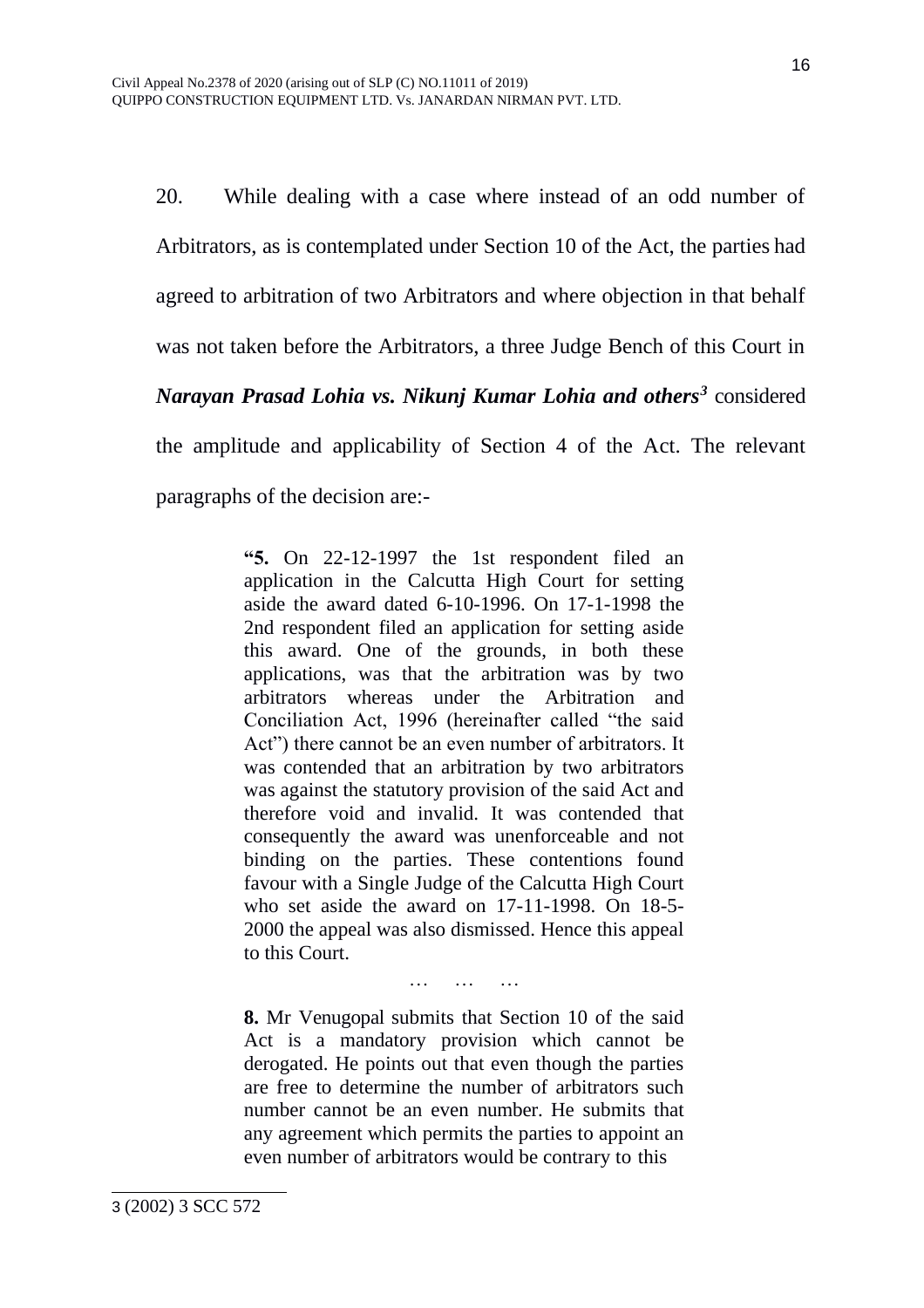mandatory provision of the said Act. He submits that such an agreement would be invalid and void as the Arbitral Tribunal would not have been validly constituted. He submits that composition of the Arbitral Tribunal itself being invalid, the proceedings and the award, even if one be passed, would be invalid and unenforceable.

**9.** Mr Venugopal submits that Section 4 of the said Act would only apply provided:

(a) a party knew that he could derogate from any provision of this part, or

(b) a party knew that any requirement under the arbitration agreement had not been complied with and the party still proceeded with the arbitration. He submits that, this case does not fall under category (*b*) above. He submits that even category (*a*) would not apply because waiver can only be in respect of a matter from which a party could derogate. He submits that in respect of provisions which are non-derogable there can be no waiver. He submits that Section 10 is a provision from which a party cannot derogate. He submits that matters from which a party cannot derogate are those provided in Sections 4, 8, 9, 10, 11(4) and (6), 12, 13(4), 16(2), (3) and (5), 22(4), 27, 31, 32, 33, 34(2) and (4), 35, 36, 37, 38(1) and 43(3). He submits that, as against this, matters from which a party can derogate are those provided under Sections 11(2), 19(1) and (2), 20(1) and (2), 22(1), 24, 25, 26 and 31(3).

**14.** We have heard the parties at length. We have considered the submissions. Undoubtedly, Section 10 provides that the number of arbitrators shall not be an even number. The question still remains whether Section 10 is a non-derogable provision. In our view the answer to this question would depend on the question as to whether, under the said Act, a party has a right to object to the composition of the Arbitral Tribunal, if such composition is not in accordance with the said Act, and if so, at what stage. It must be remembered that arbitration is a creature of an

… … …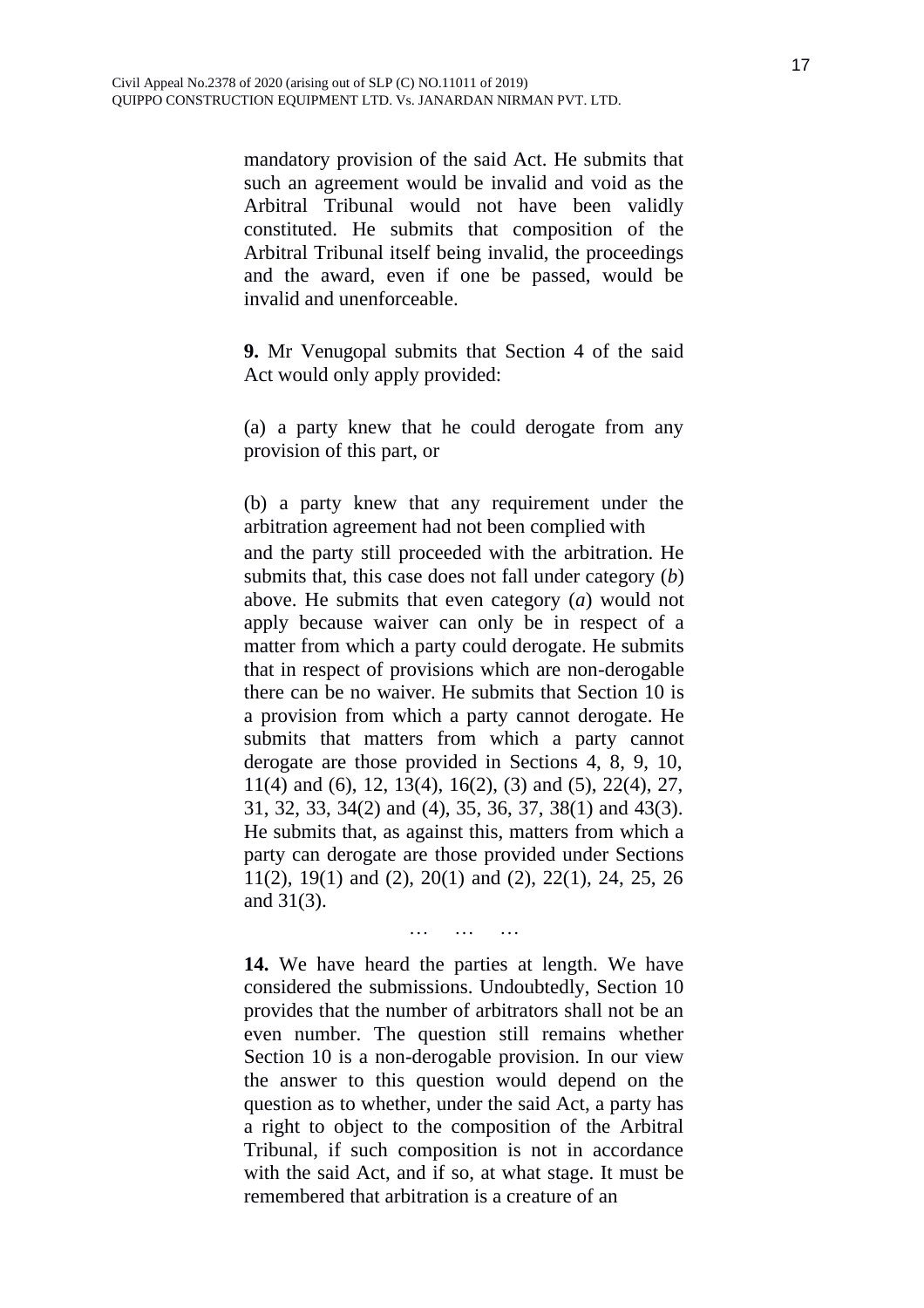agreement. There can be no arbitration unless there is an arbitration agreement in writing between the parties.

… … …

**16.** It has been held by a Constitution Bench of this Court, in the case of *Konkan Rly. Corpn. Ltd.* v. *Rani Construction (P) Ltd.[4](#page-17-0)* that Section 16 enables the Arbitral Tribunal to rule on its own jurisdiction. It has been held that under Section 16 the Arbitral Tribunal can rule on any objection with respect to existence or validity of the arbitration agreement. It is held that the Arbitral Tribunal's authority under Section 16, is not confined to the width of its jurisdiction but goes also to the root of its jurisdiction. Not only this decision is binding on this Court, but we are in respectful agreement with the same. Thus it is no longer open to contend that, under Section 16, a party cannot challenge the composition of the Arbitral Tribunal before the Arbitral Tribunal itself. Such a challenge must be taken, under Section 16(2), not later than the submission of the statement of defence. Section 16(2) makes it clear that such a challenge can be taken even though the party may have participated in the appointment of the arbitrator and/or may have himself appointed the arbitrator. Needless to state a party would be free, if it so chooses, not to raise such a challenge. Thus a conjoint reading of Sections 10 and 16 shows that an objection to the composition of the Arbitral Tribunal is a matter which is derogable. It is derogable because a party is free not to object within the time prescribed in Section 16(2). If a party chooses not to so object there will be a deemed waiver under Section 4. Thus, we are unable to accept the submission that Section 10 is a non-derogable provision. In our view Section 10 has to be read along with Section 16 and is, therefore, a derogable provision.

… … …

**20.** Respondents 1 and 2 not having raised any objection to the composition of the Arbitral Tribunal, as provided in Section 16, they must be deemed to have waived their right to object."

<span id="page-17-0"></span>4 (2002) 2 SCC 388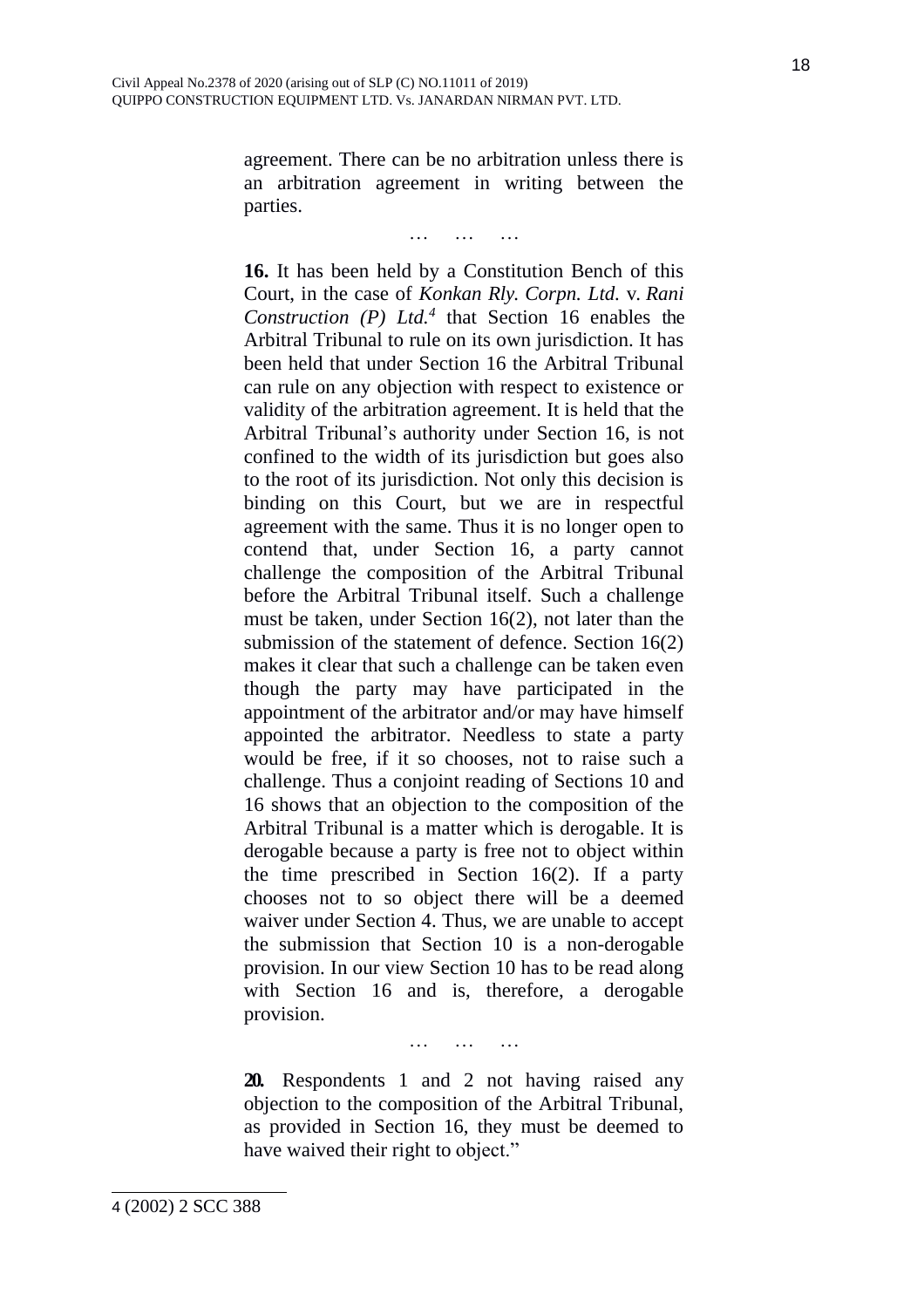Thus, even stipulation in Section 10 that number of Arbitrators *"shall not be an even number"* was found to be a derogable provision and since no objections were raised to the composition of the Arbitral Tribunal, as provided in Section 16, the concerned respondents were deemed to have waived their right to object.

**21.** In *Duro Felguera*<sup>2</sup> the submission that for convenience of either side the original contract was split into five different contracts and as such there ought to be a composite reference to arbitration covering all the contracts was not accepted by this Court. It was found by this Court:-

> **"42. … …** The case in hand stands entirely on different footing. As discussed earlier, all five different packages as well as the Corporate Guarantee have separate arbitration clauses and they do not depend on the terms and conditions of the Original Package No. 4 TR nor on the MoU, which is intended to have clarity in execution of the work."

Incidentally, it was a case of International Commercial Arbitration and in each of those agreements the seat of Arbitration was at Hyderabad. Moreover, the matter had arisen from an arbitration petition preferred under Section 11(6) of the Act.

**22.** In the present case the arbitration in question is a domestic and an institutional arbitration where CIAA was empowered to and did nominate the Arbitrator. It is not as if there were completely different mechanisms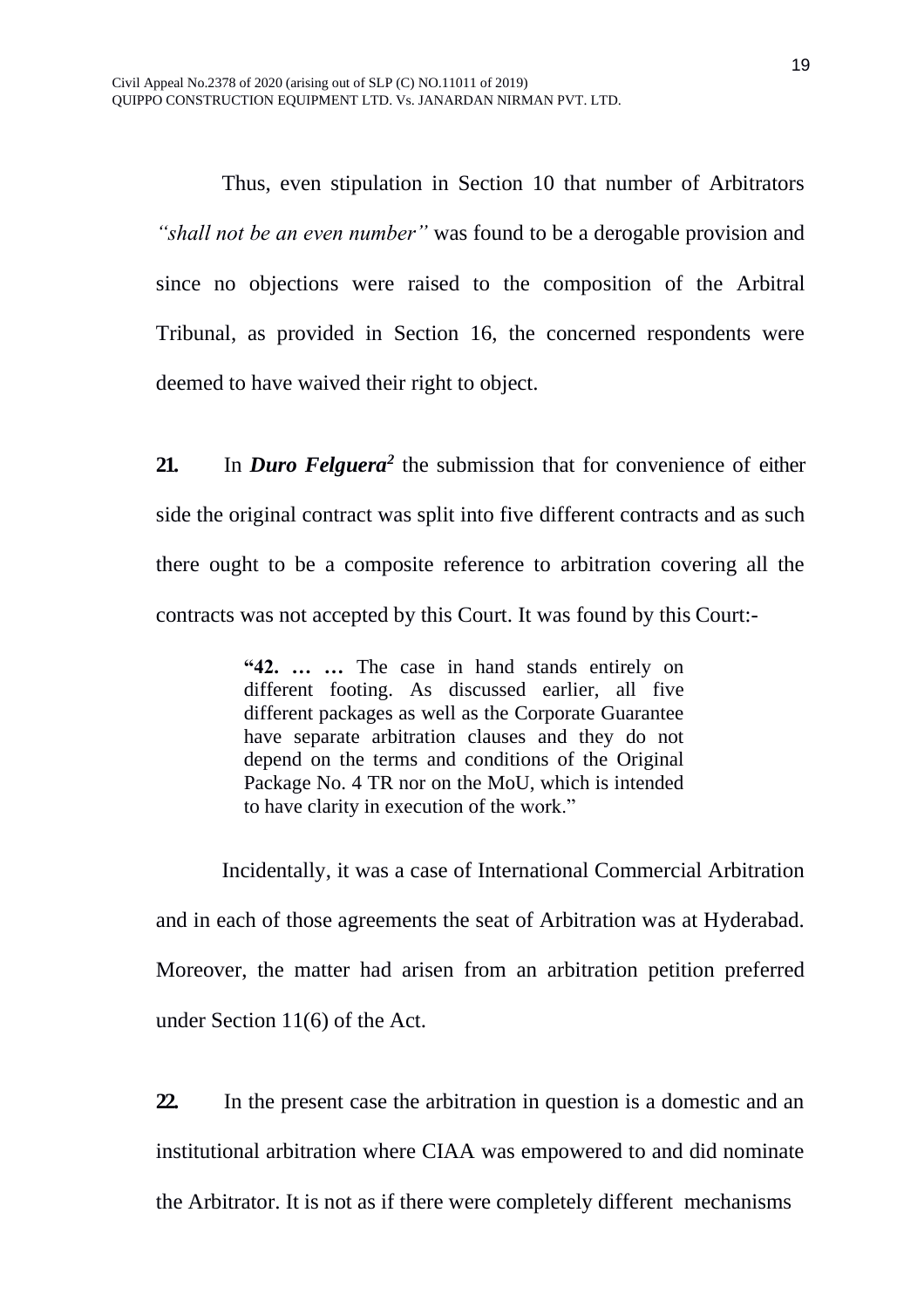for appointment of Arbitrator in each of the agreements. The only distinction is that according to one of the agreements the venue was to be at Kolkata. The specification of "place of arbitration" may have special significance in an International Commercial Arbitration, where the "place of arbitration" may determine which curial law would apply. However, in the present case, the applicable substantive as well as curial law would be the same.

**23.** It was possible for the respondent to raise submissions that arbitration pertaining to each of the agreements be considered and dealt with separately. It was also possible for him to contend that in respect of the agreement where the venue was agreed to be at Kolkata, the arbitration proceedings be conducted accordingly. Considering the facts that the respondent failed to participate in the proceedings before the Arbitrator and did not raise any submission that the Arbitrator did not have jurisdiction or that he was exceeding the scope of his authority, the respondent must be deemed to have waived all such objections.

**24.** In the circumstances, the respondent is now precluded from raising any submission or objection as to the venue of arbitration, the conclusion drawn by the Court at Alipore while dismissing Miscellaneous Case No.298 of 2015 was quite correct and did not call for any